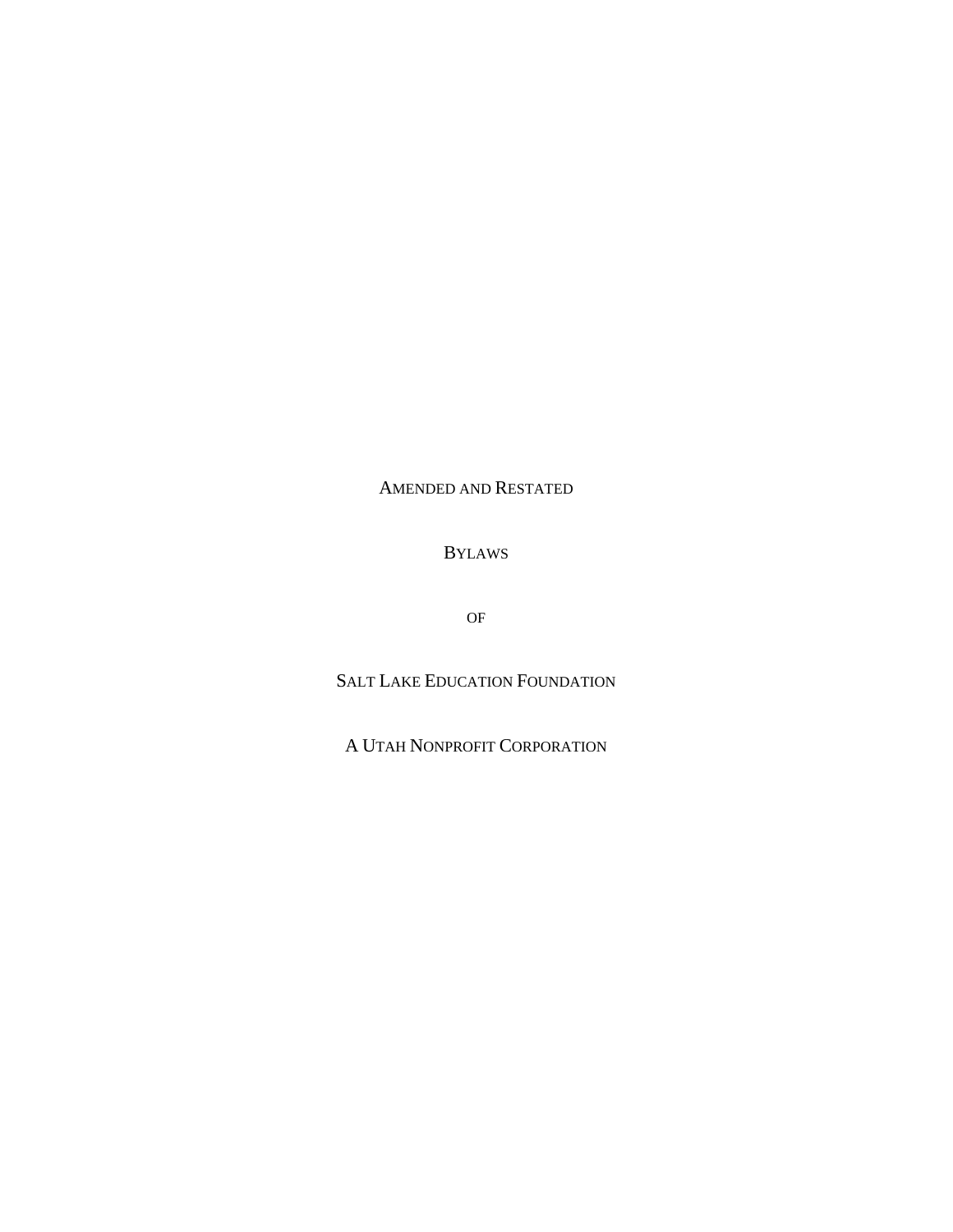| <b>ARTICLE I</b>   |               |  |
|--------------------|---------------|--|
| <b>ARTICLE II</b>  |               |  |
| Section 2.1.       |               |  |
| Section 2.2.       |               |  |
|                    |               |  |
| <b>ARTICLE III</b> |               |  |
| Section 3.1.       |               |  |
| Section 3.2.       |               |  |
| Section 3.3.       |               |  |
| Section 3.4.       |               |  |
| Section 3.5.       |               |  |
| Section 3.6        |               |  |
| Section 3.7.       |               |  |
| Section 3.8.       |               |  |
| Section 3.9.       |               |  |
| Section 3.10.      |               |  |
| Section 3.11.      |               |  |
|                    |               |  |
| Section 3.13.      |               |  |
|                    | Section 3.14. |  |
|                    |               |  |
|                    |               |  |
| Section 3.18.      |               |  |
| Section 3.19.      |               |  |
|                    |               |  |
| Section 3.21.      |               |  |
| Section 3.22       |               |  |
|                    |               |  |
| <b>ARTICLE IV</b>  |               |  |
| Section 4.1.       |               |  |
| Section 4.2.       |               |  |
| Section 4.3.       |               |  |
| Section 4.4.       |               |  |
| Section 4.5.       |               |  |
| Section 4.6.       |               |  |
| Section 4.7.       |               |  |
| Section 4.8.       |               |  |
| Section 4.9.       |               |  |
|                    | Section 4.10. |  |
| <b>ARTICLE V</b>   |               |  |
| Section 5.1.       |               |  |
| Section 5.2.       |               |  |
|                    |               |  |

# **TABLE OF CONTENTS**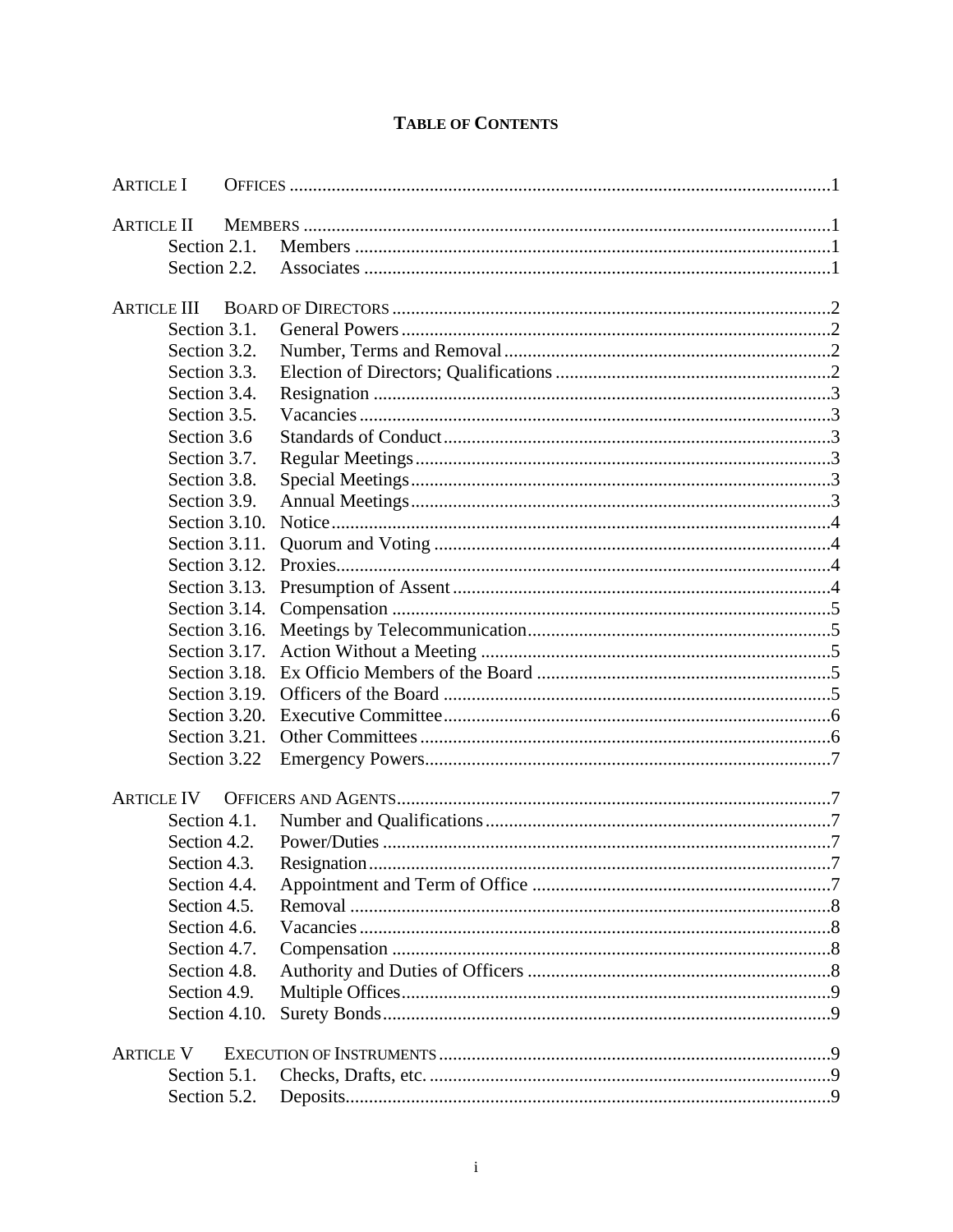| Section 5.3. |                                                      |  |
|--------------|------------------------------------------------------|--|
| Section 5.4. |                                                      |  |
|              |                                                      |  |
| ARTICLE VI   |                                                      |  |
| Section 6.1. |                                                      |  |
| Section 6.2. |                                                      |  |
| Section 6.3. |                                                      |  |
| Section 6.4. |                                                      |  |
| Section 6.5. |                                                      |  |
| Section 6.6. |                                                      |  |
|              |                                                      |  |
|              |                                                      |  |
| Section 7.1. | Prohibition Against Sharing in Corporate Earnings 11 |  |
| Section 7.2. |                                                      |  |
| Section 7.3. |                                                      |  |
|              |                                                      |  |
| Section 8.1. |                                                      |  |
|              |                                                      |  |
| Section 8.2. |                                                      |  |
| Section 8.3. |                                                      |  |
| Section 8.4. |                                                      |  |
| Section 8.5. |                                                      |  |
| Section 8.6. |                                                      |  |
| Section 8.7. |                                                      |  |
| Section 8.8. |                                                      |  |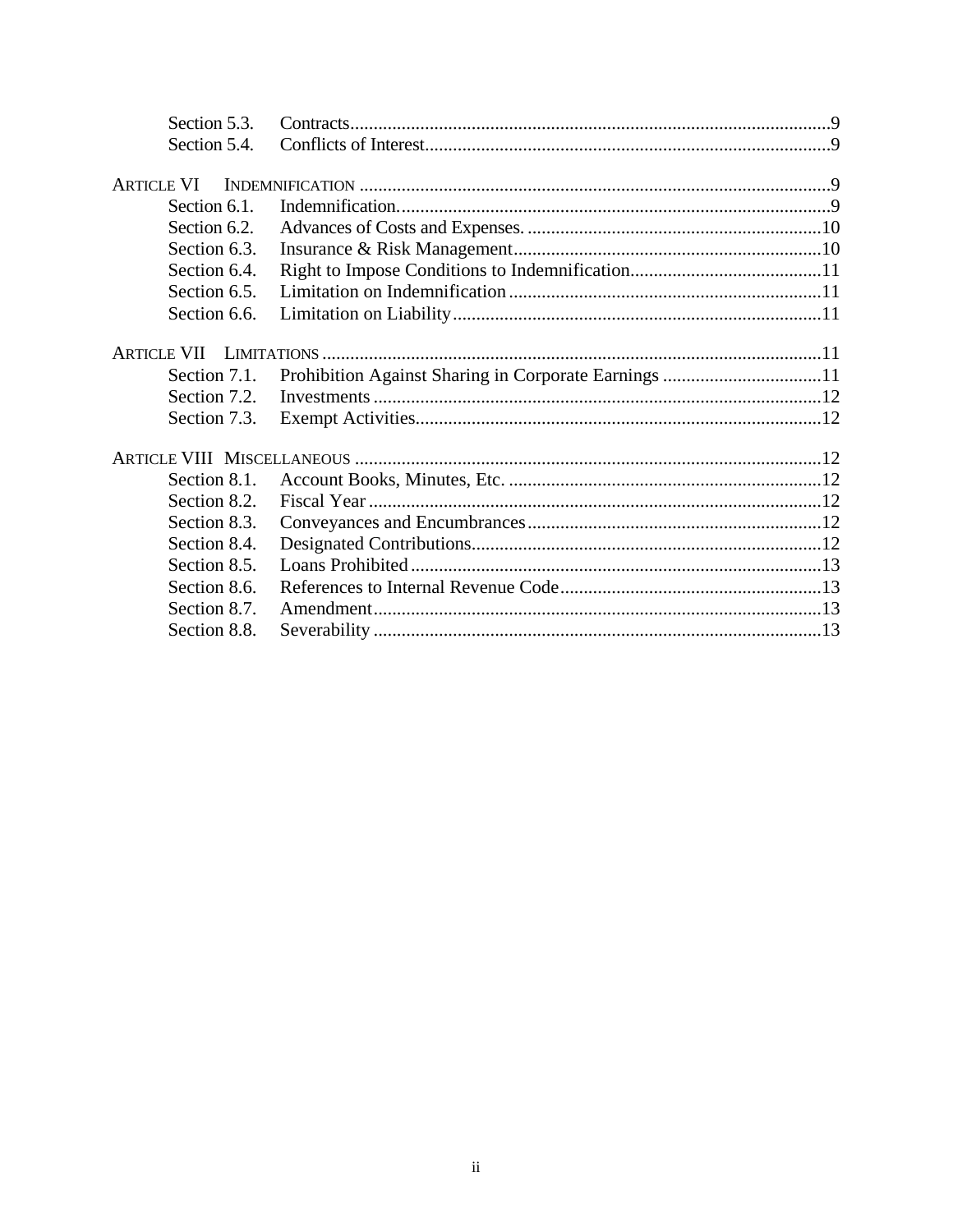#### **AMENDED AND RESTATED**

#### **BYLAWS**

#### **OF**

### **SALT LAKE EDUCATION FOUNDATION**

These amended and restated bylaws (the "*Bylaws*") are adopted for the governance of Salt Lake Education Foundation, a Utah nonprofit corporation (herein referred to as the "*Corporation*").

#### **ARTICLE I**

#### **REGISTERED OFFICE**

The name and street address of the Corporation's noncommercial registered agent appointed pursuant to the Utah Model Registered Agents Act, Title 16, Chapter 17 of the Utah Code Annotated, as amended, shall be as set forth in the Corporation's articles of incorporation or annual report. The registered agent is subject to change from time to time by the Board of Directors, by the officers of the Corporation, or as otherwise provided by the Utah Revised Nonprofit Corporation Act (the "*Act*").

#### **ARTICLE II**

#### **MEMBERS**

*Section 2.1. Members.* The Corporation shall have no voting members, but may, by further amendment of these Bylaws, create one or more classes of nonvoting members, whose rights and duties shall be as set forth in such further amendment. Any action which would otherwise require approval by a majority of all members or approval by the members shall require only approval of the Board. All rights which would otherwise vest in the members shall vest in the directors.

*Section 2.2. Associates.* Nothing in this Article II shall be construed as limiting the right of the Corporation to refer to persons associated with it as "members" even though such persons are not members within the meaning of the Act, and no such reference shall constitute anyone a member within the meaning of the Act. The Corporation may confer by amendment of its articles of incorporation (the "*Articles*") or of these Bylaws some or all of the rights of a member, as set forth in the Act, upon any person or persons who do not have the right to vote for the election of directors or on a disposition of substantially all of the assets of the Corporation or on a merger or on a dissolution or on changes to the Articles or Bylaws, but no such person shall be a member within the meaning of the Act.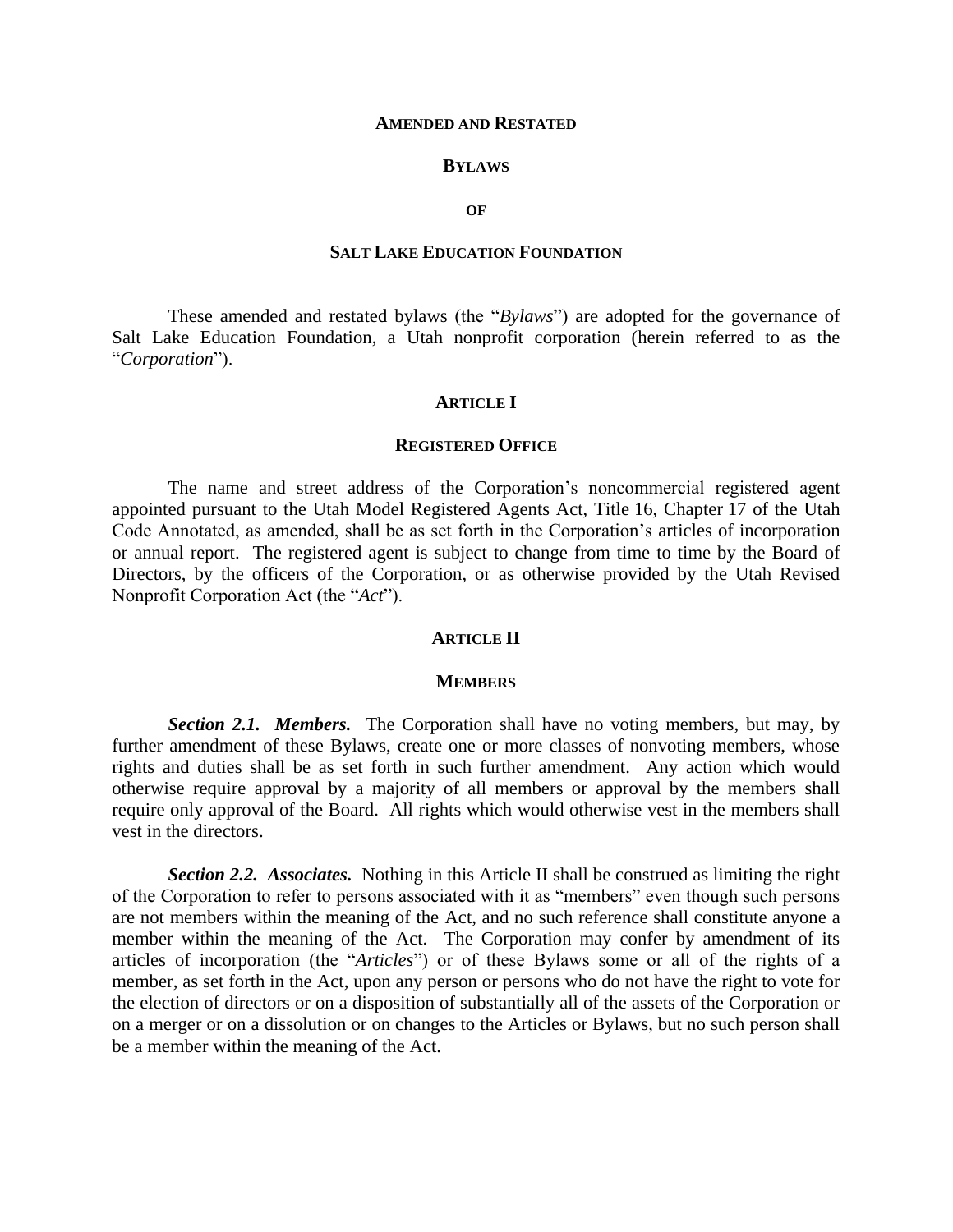### **ARTICLE III**

### **BOARD OF DIRECTORS**

*Section 3.1. General Powers.* The business and affairs of the Corporation shall be managed by its Board of Directors, except as otherwise provided in the Act, the Articles or these Bylaws.

## *Section 3.2. Number, Terms and Removal .*

(a) The number of members of the Board of Directors shall be specified from time to time by resolution of the Board of Directors*,* but shall not be less than three (3).

(b) The current directors shall be divided into three (3) groups by the Executive Committee as soon as reasonably practical after approval of these bylaws, with each group containing one-third of the total current directors, as near as may be. The terms of the current directors in the first group expire at the first annual meeting after the approval of these bylaws, the terms of the current directors in the second group expire at the second annual meeting after the approval of these bylaws and the terms of the current directors in the third group expire at the third annual meeting after the approval of these bylaws. Notwithstanding the actual term for each of the directors in the foregoing groups, the terms of each of these groups shall be considered to be a full three (3) year term for purposes of Section 3.2(d) below.

(c) Upon the expiration of the staggered terms set forth in Section 3.2(b) above, directors shall be elected for terms of three (3) years to succeed those whose terms expire. Despite the expiration of a director's term, the director shall continue to serve until the election and qualification of a successor or until there is a decrease in the number of directors, or until such director's earlier death, resignation or removal from office. The Board of Directors shall elect directors to fill each of the director positions which become open from time to time, in accordance with the procedures set forth in Section 3.3.

(d) Directors shall not serve more than two (2) consecutive terms, provided that service as a member of the Executive Committee shall not be counted toward such term limit. After serving two (2) consecutive terms, a director must wait a period of two (2) consecutive years before serving another term as a director, provided that such director must be elected pursuant to Section 3.3. Notwithstanding the foregoing, the Board of Directors by majority vote may allow a director to serve more than two (2) consecutive terms.

(e) Any director may be removed at any time, with or without cause, by the majority vote of the directors.

*Section 3.3. Election of Directors; Qualifications.* Directors to be elected by the Board of Directors hereunder shall be selected by the Executive Committee, approved by the Superintendent of Schools of the Salt Lake City School District (which approval shall not be unreasonably withheld), and elected by the affirmative vote of the majority of the Board of Directors. Employees of the Salt Lake City School District and members of the Salt Lake City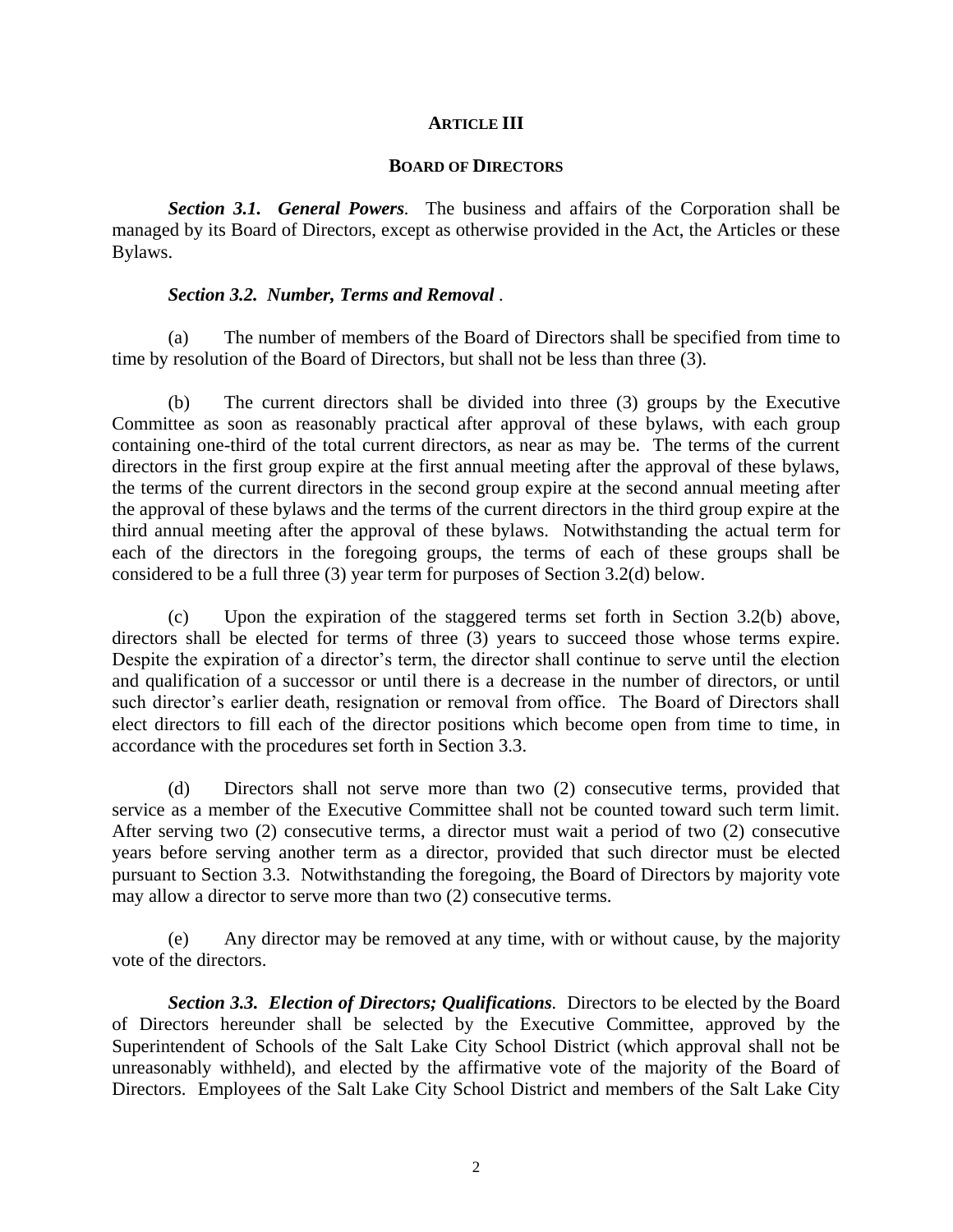School District Board of Education shall not serve as directors, except that the Superintendent of the Salt Lake City School District and the Director of Development of the Salt Lake City School District shall serve as directors.

*Section 3.4. Resignation.* Any director may resign at any time by giving written notice to the executive director or the secretary of the Corporation. Such resignation shall take effect at the time specified therein, and unless otherwise specified therein, the acceptance of such resignation shall not be necessary to make it effective.

*Section 3.5. Vacancies.* Any vacancy occurring in the Board of Directors may be filled in accordance with Section 3.3. A director elected to fill a vacancy shall serve for the unexpired term of such director's predecessor in office. Any directorship to be filled by reason of an increase in the number of directors shall be filled by an election approved in accordance with Section 3.3; a director so chosen shall hold office until the end of the term designated for the position so created and thereafter until the director's successor shall have been elected and qualified, or until the director's earlier death, resignation or removal.

*Section 3.6. Standards of Conduct*.A director (or an officer) shall discharge his or her duties as director (or officer):

(a) In good faith;

(b) With the care an ordinarily prudent individual in a like position would exercise under similar circumstances; and

(c) In a manner the director (or officer) reasonably believes to be in the best interest of the Corporation.

Further, each director is expected to use his or her best efforts to attend all meetings of the Board of Directors. The failure to attend fifty percent (50%) of all Board of Director meetings in any given twelve (12) month period shall result in the automatic removal of such director.

*Section 3.7. Regular Meetings.* Regular meetings of the Board of Directors shall be held at such time and place as may be determined by the Board of Directors, for the purpose of transaction of such business as may come before the meeting. The Board of Directors may provide by resolution the time and place, either within or outside the State of Utah, for the holding of regular meetings. No additional notice of meetings held pursuant to a resolution of the Board of Directors, other than the resolution itself, is required.

*Section 3.8. Special Meetings.* Special meetings of the Board of Directors may be called by or at the request of the chairman of the board or any two directors. The individual or individuals authorized to call special meetings of the Board of Directors may fix any place as the place, either within or outside Utah, for holding any special meeting of the Board of Directors called by them.

*Section 3.9. Annual Meetings.* One of the regular meetings of the Board of Directors described above in Section 3.7 shall be designated as the Annual Meeting for the purposes of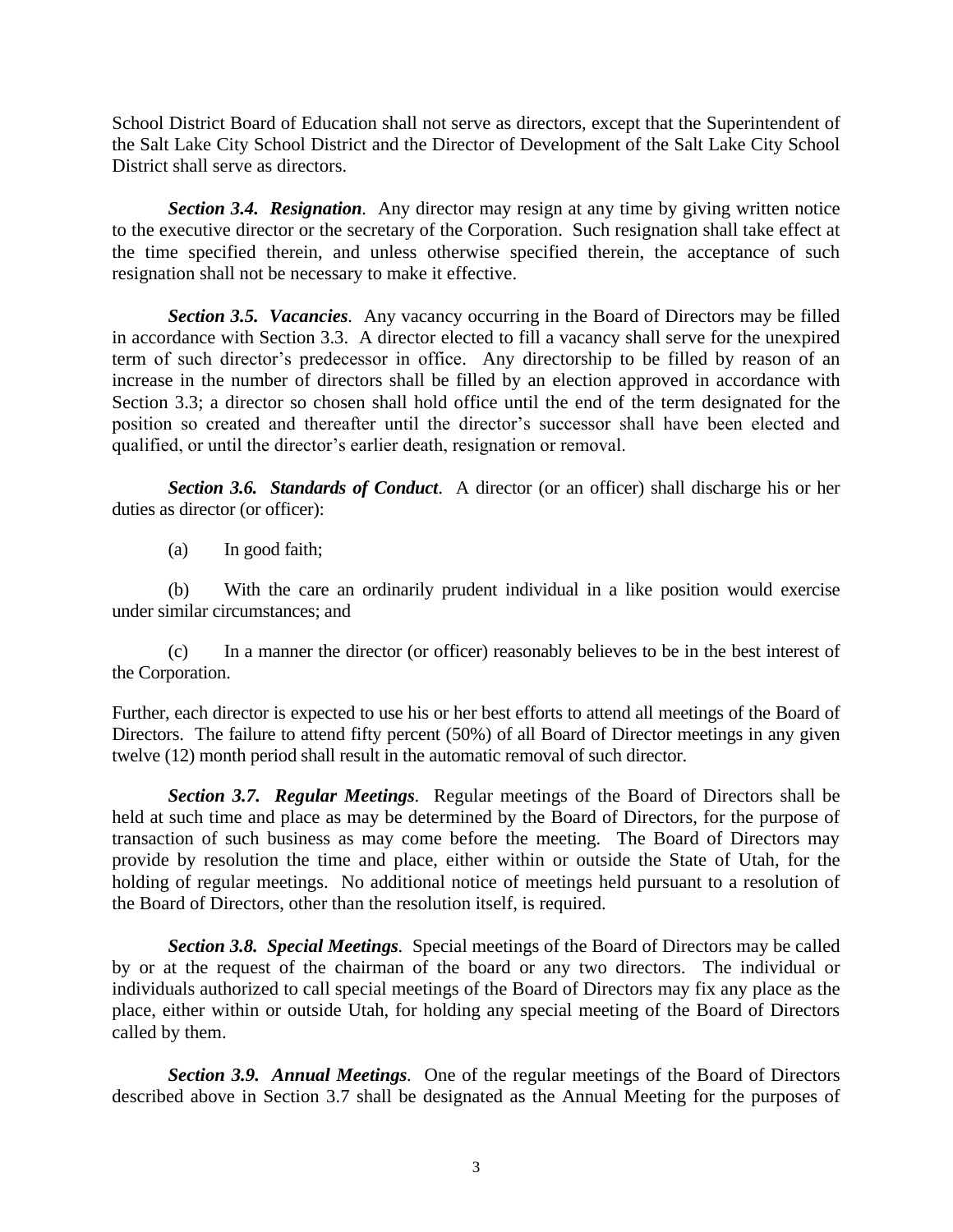organization, election/appointment of directors, officers of the Board and Corporate Officers and the transaction of other business.

*Section 3.10. Notice.* Notice of each meeting of the Board of Directors (other than regular meetings held pursuant to a resolution of the Board of Directors under Section 3.7 above) stating the place, day and hour of the meeting shall be given to each director at the director's business address at least ten days prior thereto by the mailing of written notice by first class, certified or registered mail, or at least five business days prior thereto by personal delivery of written notice or by telephonic, electronic or facsimile notice (and the method of notice need not be the same as to each director). If mailed, such notice shall be deemed to be given when deposited in the United States mail, with postage thereon prepaid. If transmitted telephonically, electronically or by facsimile, such notice shall be deemed to be given when the transmission is completed. Any director may waive notice of any meeting before, at or after such meeting. The attendance of a director at a meeting shall constitute a waiver of notice of such meeting, unless the director, at the beginning of the meeting or promptly upon later arrival, objects to holding the meeting because of lack of notice or defective notice, and after objecting, the director does not vote for or assent to action taken at the meeting with respect to the purpose. If special notice was required for a particular purpose, the director must object to the purpose for which the special notice was required, and after objecting, refrain from voting for or assenting to the action taken at the meeting with respect to the purpose, or the director's attendance will constitute a waiver of notice.

*Section 3.11. Quorum and Voting.* A majority of the directors shall constitute a quorum for the transaction of business at any meeting of the Board of Directors, and the vote of a majority of the directors present in person at a meeting at which a quorum is present shall be the act of the Board of Directors. If less than a quorum is present at a meeting, a majority of the directors present may adjourn the meeting from time to time without further notice other than an announcement at the meeting, until a quorum shall be present.

**Section 3.12. Proxies.** For purposes of determining a quorum with respect to a particular proposal, and for purposes of casting a vote for or against a particular proposal, a director may be considered to be present at a meeting and to vote if the director has granted a signed written proxy:

(a) to another director who is present at the meeting and authorizing the other director to cast the vote that is directed to be cast by the written proxy with respect to the particular proposal that is described with reasonable specificity in the proxy; or

(b) to a person who is not a director if the proxy authorizes such person to cast the vote that is directed to be cast by the written proxy with respect to the particular proposal that is described with reasonable specificity in the proxy.

*Section 3.13. Presumption of Assent***.** A director who is present at a meeting of the Board of Directors when corporate action is taken is considered to have assented to all action taken at the meeting unless: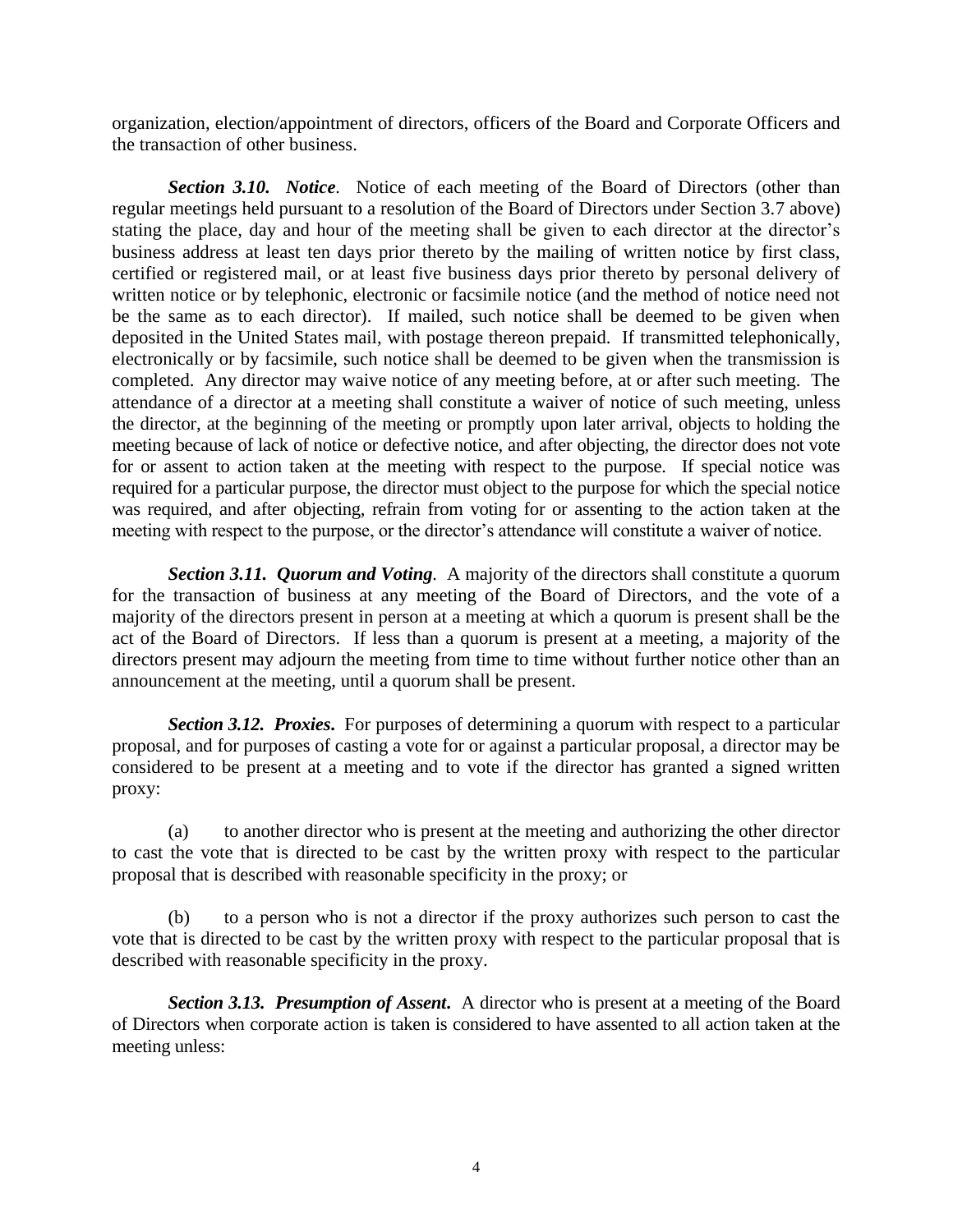(a) (i) the director objects at the beginning of the meeting, or promptly upon the director's arrival, to holding the meeting or transacting business at the meeting; and (ii) after objecting, the director does not vote for or assent to any action taken at the meeting; and

(b) the director contemporaneously requests that the director's dissent or abstention as to any specific action taken be entered in the minutes of the meeting; or

(c) the director causes written notice of the director's dissent or abstention as to any specific action to be received by: (i) the presiding officer of the meeting before adjournment of the meeting; or (ii) the Corporation promptly after adjournment of the meeting.

The right of dissent or abstention as set forth above as to a specific action is not available to a director who votes in favor of the action taken.

*Section 3.14. Compensation.* Directors shall not receive compensation for their services as such. Directors shall not be disqualified to receive reasonable compensation for services rendered to or for the benefit of the Corporation in any other capacity.

*Section 3.15. Meetings by Telecommunication.* Members of the Board of Directors or any committee thereof may participate in a meeting of the Board of Directors or committee by any means of communications so long as all individuals participating in the meeting can hear one another. Such participation shall constitute presence in person at the meeting.

*Section 3.16. Action Without a Meeting.* Any action required or permitted to be taken at a meeting of the Board of Directors may be taken without a meeting if each and every member of the Board of Directors in writing either (a) votes for the action or (b) waives the right to demand that action not be taken without a meeting and (i) votes against the action or (ii) abstains from voting. Action is taken under this section only if the affirmative vote for the action equals or exceeds the minimum number of votes that would be necessary to take the action at a meeting at which all of the directors then in office were present and voted. An action taken pursuant to this section will not be effective unless the Corporation receives writings describing the action taken, satisfying the above requirements, signed by all of the directors, and not revoked by any director.

*Section 3.17. Ex Officio Members of the Board***.** In the discretion of the Board, the Corporation may have a class of directors known as "ex officio" directors. Persons appointed to this status shall be entitled to receive notice of and attend meetings of the Board of Directors but shall not be entitled to vote on any matter that may arise before the Board and shall not be counted for the purpose of determining the existence of a quorum. Ex officio members of the Board may serve on an advisory council to the Corporation.

*Section 3.18. Officers of the Board.* The officers of the Board of Directors shall be a Chair-Elect, a Chair and an Immediate Past Chair, each of whom shall serve for a two (2) year term. The Chair-Elect shall be selected by the Board of Directors by majority vote. Upon expiration of their terms, the Chair-Elect shall become the Chair, and the Chair shall become the Immediate Past Chair. The Chair shall (i) preside at all meetings of the Board of Directors; (ii) see that all orders and resolutions of the Board of Directors are carried into effect; (iii) supervise and manage the activities of the Executive Committee of the Board; and (iv) perform all other duties incident to the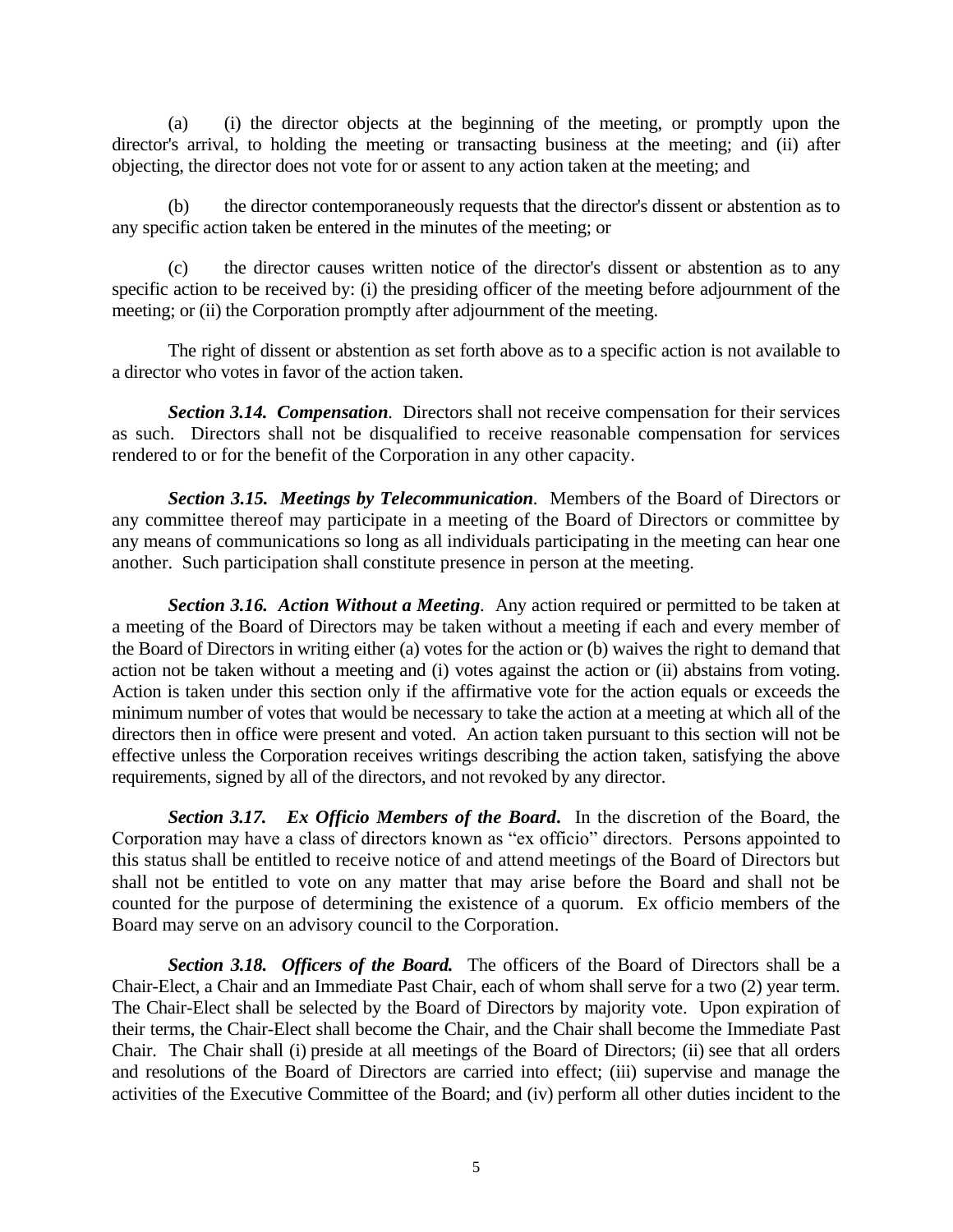office of Chair of the Board of Directors and as from time to time may be assigned to the Chair by the Board of Directors. In the absence of the Chair, or in the event of the Chair's death, inability or refusal to act, the Chair-Elect shall perform the duties of the Chair, and when so acting, shall have all the powers of and be subject to all the restrictions upon the Chair. The Chair-Elect shall perform such other duties as from time to time may be assigned to him or her by the Board of Directors.

## *Section 3.19.**Executive Committee*.

(a) The Executive Committee shall consist of the Chair-Elect, Chair, Immediate Past Chair and Executive Director of the Corporation. Subject to the discretion of the Executive Committee, ex officio members of the Board may attend Executive Committee meetings but shall have no voting rights.

(b) The Executive Committee, when the Board of Directors is not in session, shall have and may exercise all of the authority of the Board of Directors except that the Executive Committee shall not have the authority of the Board of Directors in reference to removing or electing members of the Board of Directors, providing for the sale, lease or other disposition of all or substantially all of the property and assets of the Corporation otherwise than in the usual and regular course of its business, providing for a voluntary dissolution of the Corporation or a revocation thereof, or amending the Bylaws of the Corporation.

(c) The Executive Committee will meet at such times as determined by the Chair. Meetings of the Executive Committee may be called on three (3) days' notice stating the place, date and hour of the meeting, which notice may be written or oral, and delivered by any reasonable means, and if mailed, shall be deemed to be delivered when deposited in the United States mail addressed to the member of the Executive Committee at his or her business address. Any member of the Executive Committee may waive notice of any meeting and no notice of any meeting need be given to any member thereof who attends in person. The notice of a meeting of the Executive Committee need not state the business proposed to be transacted at the meeting.

(d) A majority of the members of the Executive Committee shall constitute a quorum for the transaction of business at any meeting thereof and action of the Executive Committee must be authorized by the affirmative vote of a majority of the members present at a meeting at which a quorum is present. Any action which may be taken at a meeting of the Executive Committee may be taken without a meeting if authorized by a writing signed by all members of the Executive Committee who would be entitled to vote at a meeting for such purpose.

(e) The presiding officer of the Executive Committee shall be the Chair. The Executive Committee shall keep regular minutes of its proceedings and report the same to the Board of Directors for its information at the meeting thereof held next after the proceedings shall have been taken.

*Section 3.20. Other Committees.* By one or more resolutions adopted by a majority of the directors then in office, the Board of Directors may designate from among its members one or more other committees, each of which shall have and may exercise all of the authority of the Board of Directors granted to such committee by the resolution establishing such committee.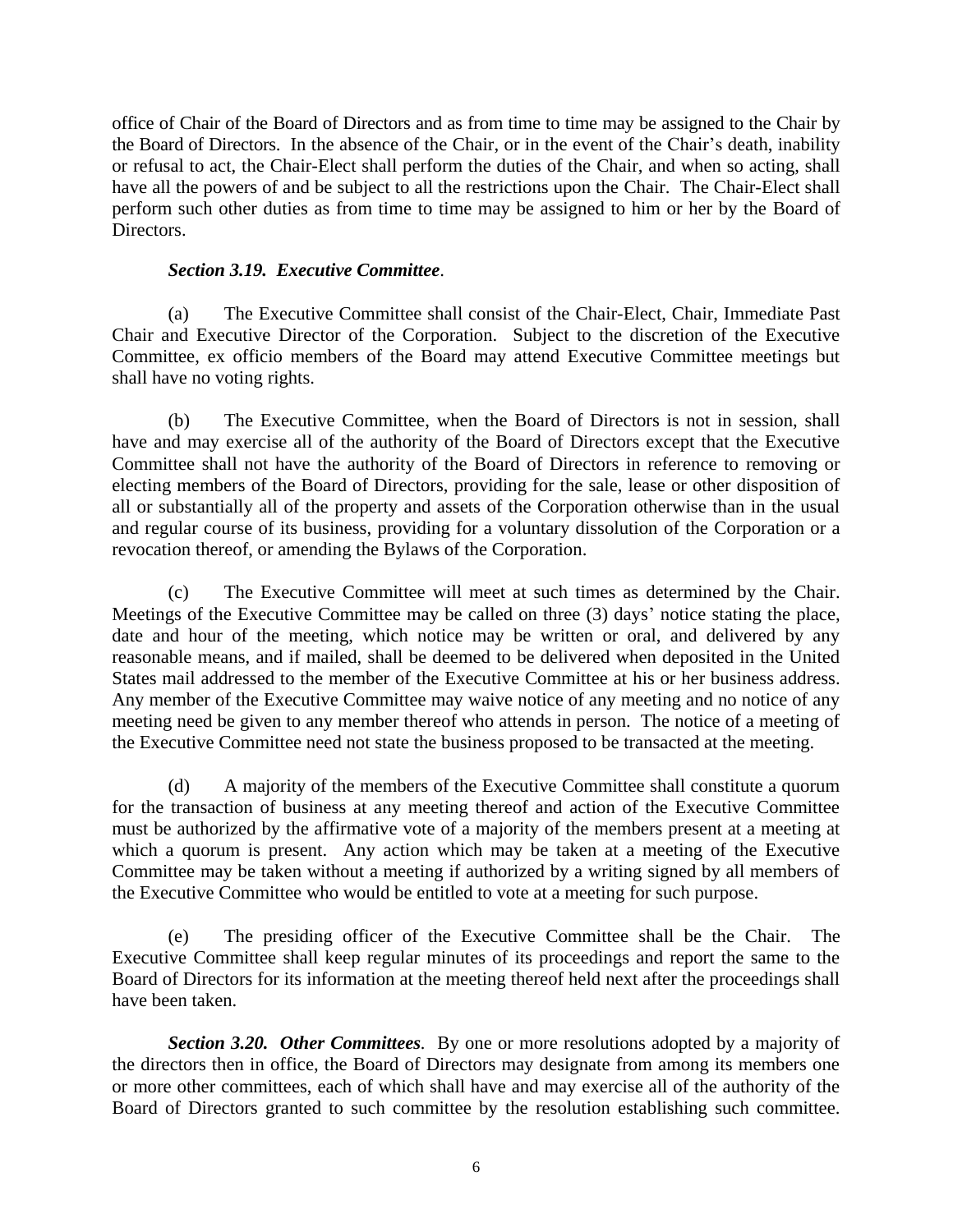Each committee shall be comprised of at least two directors appointed by the Board of Directors. The delegation of authority to any committee shall not operate to relieve the Board of Directors or any member of the Board of Directors from any responsibility imposed by law. Rules governing procedures for meetings of any committee of the Board of Directors shall be as established by the Board of Directors, or in the absence thereof, by the committee itself.

**Section 3.21. Emergency Powers.** For purposes of this Section 3.21, an emergency shall be deemed to exist if a quorum of directors cannot readily be obtained because of a catastrophic event, within the meaning of that term under the Act. In the event of an emergency, notice of a meeting of the Board need be given only to those directors that practically can be reached, and notice can be given by any practicable manner, including by radio. Officers of the Corporation present at the meeting of the Board may be considered directors, in order of rank and within the same rank in order of seniority, as necessary to achieve a quorum. During an emergency, the Board may modify seniority to accommodate the incapacity of any directors, officers, employees or agents, adopt bylaws only to be effective during the emergency, relocate the Corporation's principal offices and take such other action as is necessary in good faith to further the Corporation's ordinary activities and purposes.

### **ARTICLE IV**

### **OFFICERS AND AGENTS**

*Section 4.1. Number and Qualifications.* The appointed officers of the Corporation (the "*Corporate Officers*") shall be an executive director, secretary and treasurer. The Board of Directors may also appoint such other officers, assistant officers and agents, including one or more assistant secretaries and assistant treasurers, as it may consider necessary, each of whom shall be a Corporate Officer.

*Section 4.2. Power/Duties*. The Board of Directors may delegate to any Corporate Officer or any committee of the Board of Directors the power to appoint, remove and prescribe the duties of other officers, assistant officers, agents and employees.

*Section 4.3. Resignation*. A Corporate Officer may resign at any time by giving written notice of resignation to the Corporation. A Corporate Officer's resignation shall take effect at the time specified in the notice, and unless otherwise specified therein, the acceptance of such resignation shall not be necessary to make it effective.

*Section 4.4. Appointment and Term of Office.* The Corporate Officers of the Corporation shall be recommended by the Superintendent of the Salt Lake City School District and shall be appointed by the Board of Directors. Such officers shall serve indefinite terms until their successors are duly appointed and qualified or until their prior removal, death or resignation. Notwithstanding the foregoing, the Board of Directors shall confirm the continued appointment of all Corporate Officers at each Annual Meeting, provided that the failure to so confirm the continued appointment of such officers shall not invalidate any action taken by the Corporate Officers or otherwise cause such officers to fail to serve in such capacities. Each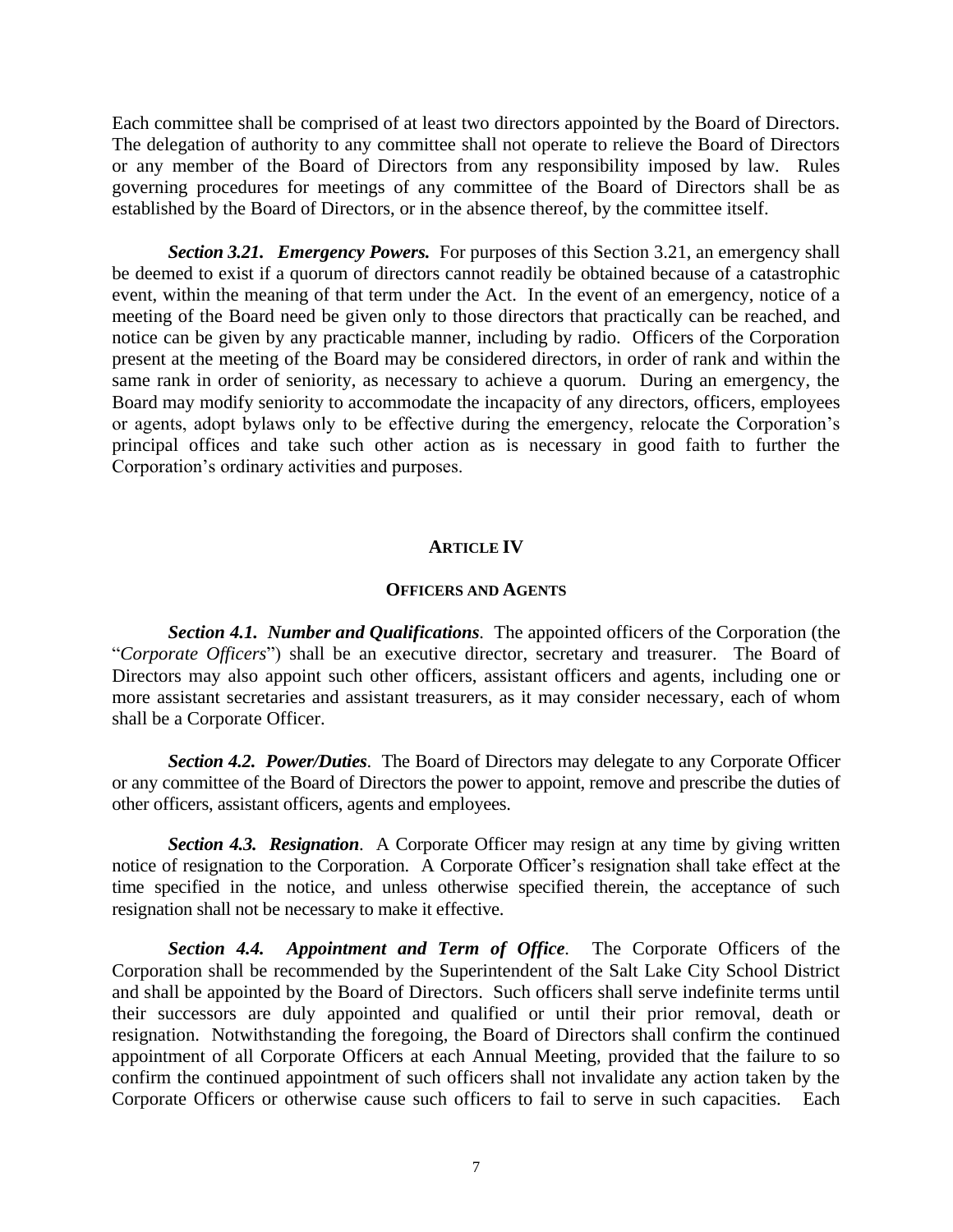Corporate Officer shall hold office until the officer's successor shall have been duly appointment and shall have qualified, or until the officer's earlier death, resignation or removal.

*Section 4.5. Removal*. An Corporate Officer, assistant, agent or employee may be removed, with or without cause, at any time: (i) in the case of a Corporate Officer, assistant, agent or employee appointed by the Board of Directors, only by resolution of the Board of Directors; and (ii) in the case of any other officer, assistant, agent or employee, by any officer of the Corporation or committee of the Board of Directors upon who or which such power of removal may be conferred by the Board of Directors; but such removal shall be without prejudice to the contract rights, if any, of the individual so removed.

*Section 4.6. Vacancies***.** A vacancy in any Corporate Officer position because of death, resignation, removal, disqualification or otherwise may be filled by the Board of Directors for the unexpired portion of the term.

*Section 4.7. Compensation.* The Corporation may compensate the Corporate Officers for their services. If the Corporation pays compensation, such compensation of the Corporate Officers shall be fixed from time to time by the Board of Directors based upon the fair value of services rendered by such officers, and no Corporate Officer shall be prevented from receiving such compensation by reason of the fact that he or she is also a director of the Corporation.

*Section 4.8. Authority and Duties of Officers.* The Corporate Officers of the Corporation shall have the authority and shall exercise the powers and perform the duties specified below and as may be additionally specified by the executive director, the Board of Directors or these Bylaws, except that in any event each officer shall exercise such powers and perform such duties as may be required by law.

(a) *Executive Director.* The executive director shall perform such duties as may be assigned to him/her by the Board of Directors and all duties normally performed by a chief executive officer or president of a corporation.

(b) *Secretary.* The secretary shall: (i) keep the minutes of the proceedings of the Board of Directors and any committees of the Board of Directors; (ii) see that all notices are duly given in accordance with the provisions of these Bylaws or as required by law; (iii) be custodian of the corporate records and of the seal of the Corporation; and (iv) in general, perform all duties incident to the office of secretary and such other duties as from time to time may be assigned to the secretary by the executive director or by the Board of Directors. Assistant secretaries, if any, shall have the same duties and powers, subject to supervision by the secretary.

(c) *Treasurer.* The treasurer shall: (i) be the principal financial officer of the Corporation and oversee the care and custody of all its funds, securities, evidences of indebtedness and other personal property, and deposit the same in accordance with the instructions of the Board of Directors; (ii) supervise the process of receiving and giving receipts for moneys paid in on account of the Corporation (iii) supervise the paying of all bills, payrolls and other just debts of the Corporation of whatever nature upon maturity out of available funds; (iii) prescribe and supervise the methods and systems of accounting to be followed, see that complete books and records of account are kept, and prepare and file all local, state and federal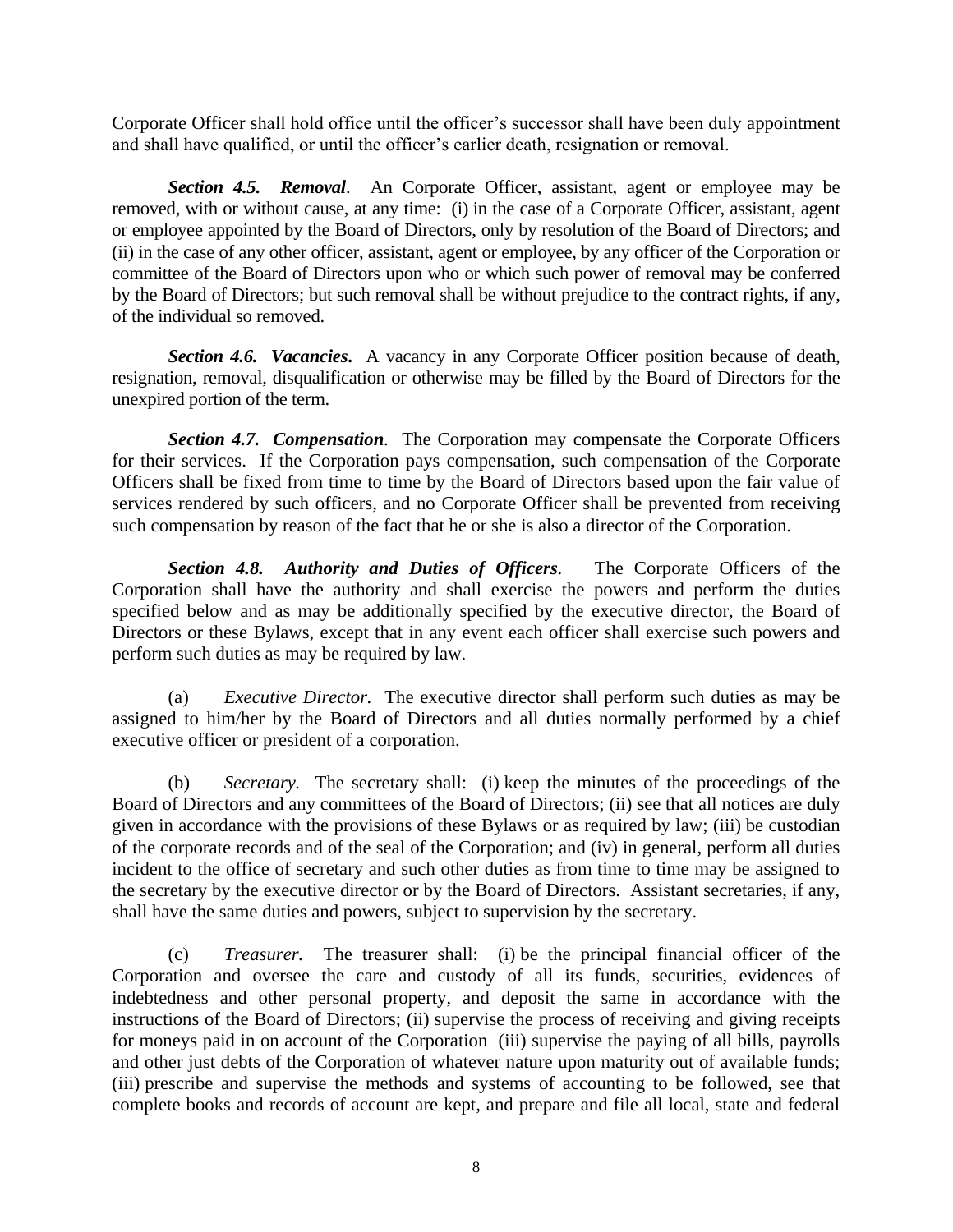tax returns and related documents, prescribe and supervise an adequate system of internal audit, and oversee the preparation of and furnish to the chairman of the Board of Directors and the Board of Directors statements of account showing the financial position of the Corporation and the results of its operations; (iv) upon request of the Board of Directors, make such reports to it as may be required at any time; and (v) perform all other duties incident to the office of treasurer and such other duties as from time to time may be assigned to the treasurer by the chairman of the Board of Directors or the Board of Directors.

*Section 4.9. Multiple Offices*. An individual may hold more than one office of the Corporation; provided, however, no individual may serve both as the executive director and as the secretary of the Corporation.

*Section 4.10. Surety Bonds.* The Board of Directors may require any Corporate Officer or agent of the Corporation to execute to the Corporation a bond in such sums and with such sureties as shall be satisfactory to the Board of Directors, conditioned upon the faithful performance of such individual's duties and for the restoration to the Corporation of all books, papers, vouchers, money and other property of whatever kind in such individual's possession or under such individual's control belonging to the Corporation.

### **ARTICLE V**

### **EXECUTION OF INSTRUMENTS**

*Section 5.1. Checks, Drafts, etc.*All checks, drafts and orders for payment of money, and notes or other evidences of indebtedness issued in the name of the Corporation shall be signed by such officer or officers, or agent or agents of the Corporation and in such manner as shall from time to time be determined by resolution of the Board of Directors.

*Section 5.2. Deposits***.** All funds of the Corporation not otherwise employed shall be deposited from time to time to the credit of the Corporation in such banks, trust companies or other depositaries as the Board of Directors may select.

**Section 5.3. Contracts.** The Board of Directors may authorize any officer or officers, or agent or agents, to enter into any contract or execute and deliver any instrument in the name of and on behalf of the Corporation, and such authority may be general or confined to specific instances.

*Section 5.4. Conflicts of Interest.* The directors of the Corporation may adopt by majority vote a conflicts of interest policy.

### **ARTICLE VI**

#### **INDEMNIFICATION**

#### *Section 6.1. Indemnification.*

(a) Notwithstanding Section 6.1(b), and to the fullest extent allowed by relevant law, the Corporation shall indemnify any director or officer of the Corporation who is successful, on the merits or otherwise, in the defense of any proceeding or matter to which the director or officer was a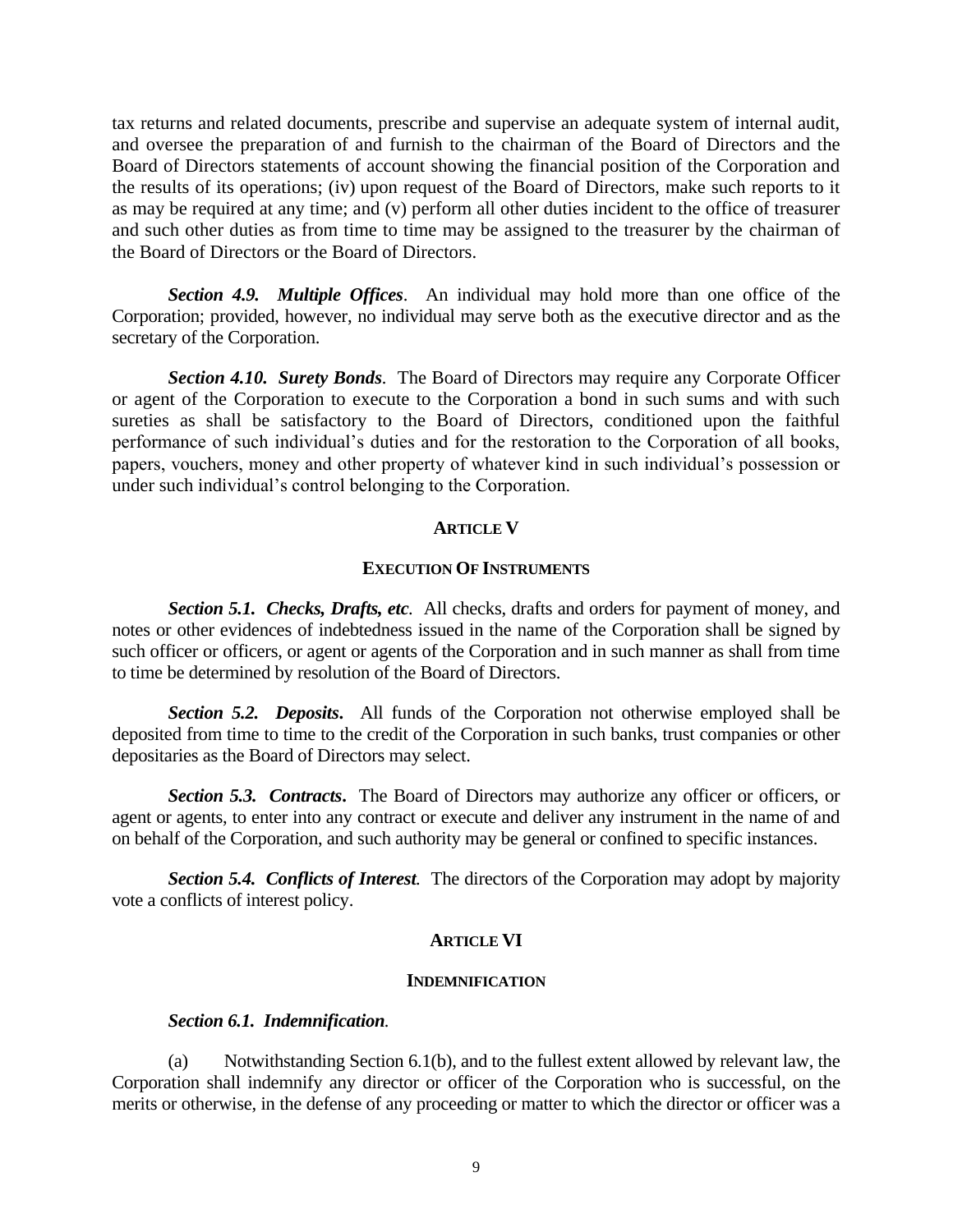party by reason of having served as a director or officer of the Corporation, or any claim, issue or matter in the proceeding to which the director or officer was a party because the director or officer is or was a director or officer of the Corporation, against reasonable expenses incurred in the proceeding or matter, including reasonable attorney fees.

(b) The Corporation may in its discretion indemnify an individual made a party to a proceeding because the individual is or was a director, officer, employee, fiduciary or agent of the Corporation or of any other corporation at the request of the Corporation, or by reason of any action alleged to have been taken, omitted or neglected as such director, officer, employee, fiduciary or agent against reasonable expenses incurred in connection with the proceeding, if:

(i) the individual's conduct was in good faith;

(ii) the individual reasonably believed that the individual's conduct was in, or not opposed to, the Corporation's best interests; and

(iii) in the case of any criminal proceeding, the individual had no reasonable cause to believe the individual's conduct was unlawful.

(c) The Corporation shall not indemnify a director, or officer, employee, fiduciary, or agent in connection with a proceeding in which such individual was adjudged liable to the Corporation, or in connection with any other proceeding charging that the individual derived an improper personal benefit, whether or not involving action in the individual's official capacity, in which proceeding the individual was adjudged liable on the basis that the individual derived an improper personal benefit.

*Section 6.2. Advances of Costs and Expenses.* The Corporation may in its discretion pay for reasonable expenses incurred by a director, officer, employee or agent (in defending a civil or criminal action, suit or proceeding) who is a party to a proceeding in advance of final disposition of the proceeding if:

(a) the individual furnishes the Corporation a written affirmation of the individual's good faith belief that the individual has met the applicable standard of conduct described above in Section 6.1(b).

(b) the individual furnishes the Corporation a written undertaking, executed personally or on the individual's behalf, to repay the advance, if it is ultimately determined that the individual did not meet the standard of conduct; and

(c) a determination is made that the facts then known to those making the determination would not preclude indemnification.

*Section 6.3. Insurance & Risk Management.* By action of the Board of Directors, notwithstanding any interest of the directors in such action, the Corporation may, subject to Section 6.5, purchase and maintain insurance, in such amounts as the Board of Directors may deem appropriate, on behalf of any individual indemnified hereunder against any liability asserted against such individual and incurred by such individual in such individual's capacity of or arising out of such individual's status as an agent of the Corporation, whether or not the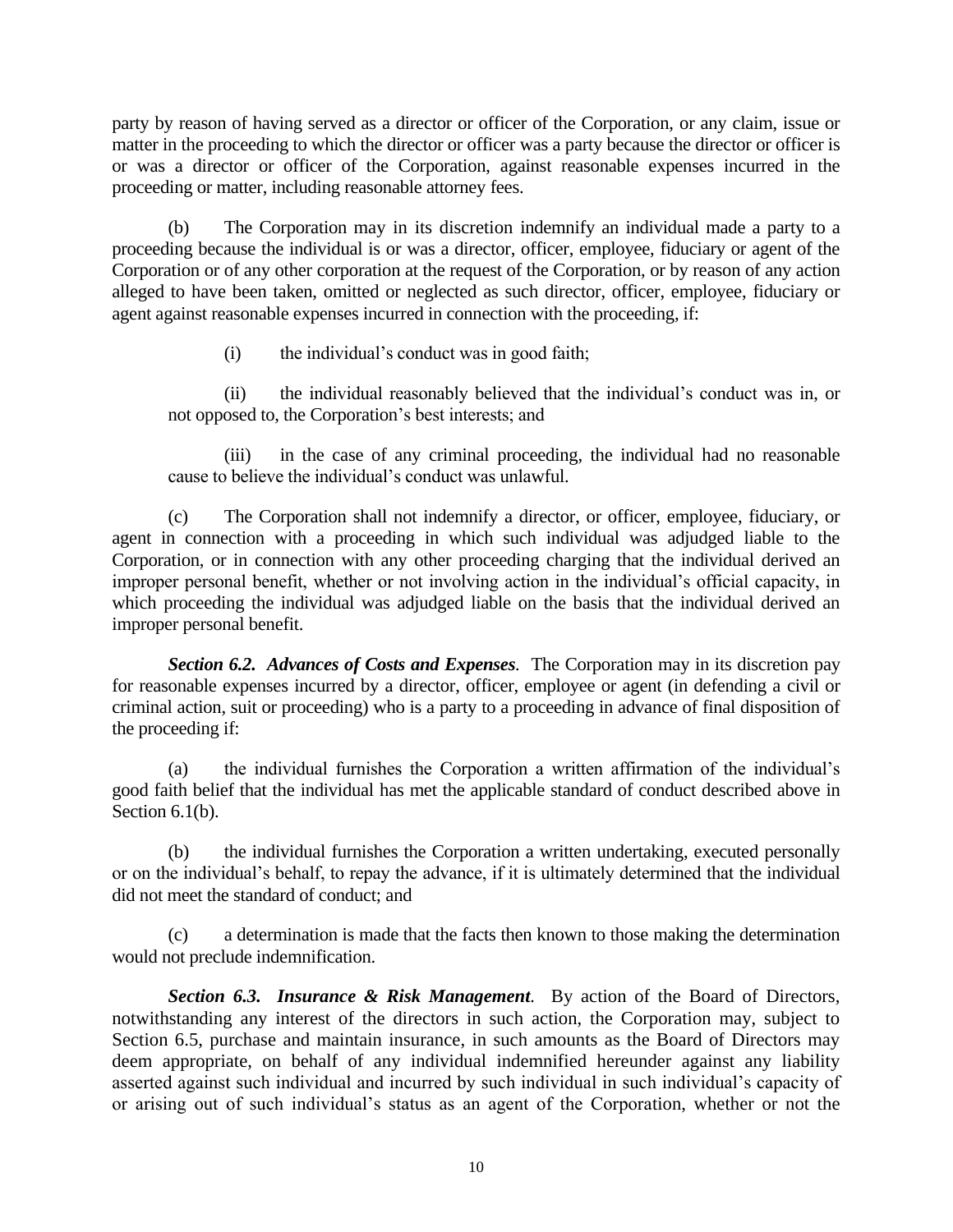Corporation would have the power to indemnify such individual against such liability under applicable provisions of law. The Corporation may also purchase and maintain insurance, in such amounts as the Board of Directors may deem appropriate, to insure the Corporation against any liability, including without limitation, any liability for the indemnifications provided in this Article. Without limiting the generality of the foregoing, the Corporation shall participate in the Utah Risk Management Fund created pursuant to Section 63A-4-201 of the Utah Code, as amended, to the fullest extent permitted by Sections 53A-4-205(2)(f) and 63A-4-204(b) of the Utah Code, as amended, and any other risk management programs provided by the Salt Lake City School District, the State of Utah or any other applicable political subdivision thereof.

*Section 6.4. Right to Impose Conditions to Indemnification.* The Corporation shall have the right to impose, as conditions to any indemnification provided or permitted in this Article, such reasonable requirements and conditions as the Board of Directors may deem appropriate in each specific case, including but not limited to any one or more of the following: (a) that any counsel representing the individual to be indemnified in connection with the defense or settlement of any action shall be counsel that is mutually agreeable to the individual to be indemnified and to the Corporation; (b) that the Corporation shall have the right, at its option, to assume and control the defense or settlement of any claim or proceeding made, initiated or threatened against the individual to be indemnified; and (c) that the Corporation shall be subrogated, to the extent of any payments made by way of indemnification, to all of the indemnified individual's right of recovery, and that the individual to be indemnified shall execute all writings and do everything necessary to assure such rights of subrogation to the Corporation.

*Section 6.5. Limitation on Indemnification.* Notwithstanding any other provision of these Bylaws, and except as otherwise provided by law, the Corporation shall neither indemnify any individual nor purchase any insurance in any manner or to any extent that would jeopardize or be inconsistent with qualification of the Corporation as an organization described in Section 501(c)(3) of the Internal Revenue Code (the "*IRC*").

*Section 6.6. Limitation on Liability.* The directors and officers of the Corporation shall not be liable to the Corporation for monetary damages for any action taken or any failure to take any action as a director.

### **ARTICLE VII**

#### **LIMITATIONS**

*Section 7.1.**Prohibition Against Sharing in Corporate Earnings***.** No director, officer or employee of or individual connected with the Corporation, or any other private individual shall receive at any time any of the net earnings or pecuniary profit from the operations of the Corporation, provided that this shall not prevent the payment to any such individual of such reasonable compensation for services rendered to or for the Corporation in effecting any of its purposes as shall be fixed by the Board of Directors; and no such individual or individuals shall be entitled to share in the distribution of any of the corporate assets upon the dissolution of the Corporation. All directors of the Corporation shall be deemed to have expressly consented and agreed that upon such dissolution or winding up of the affairs of the Corporation, whether voluntary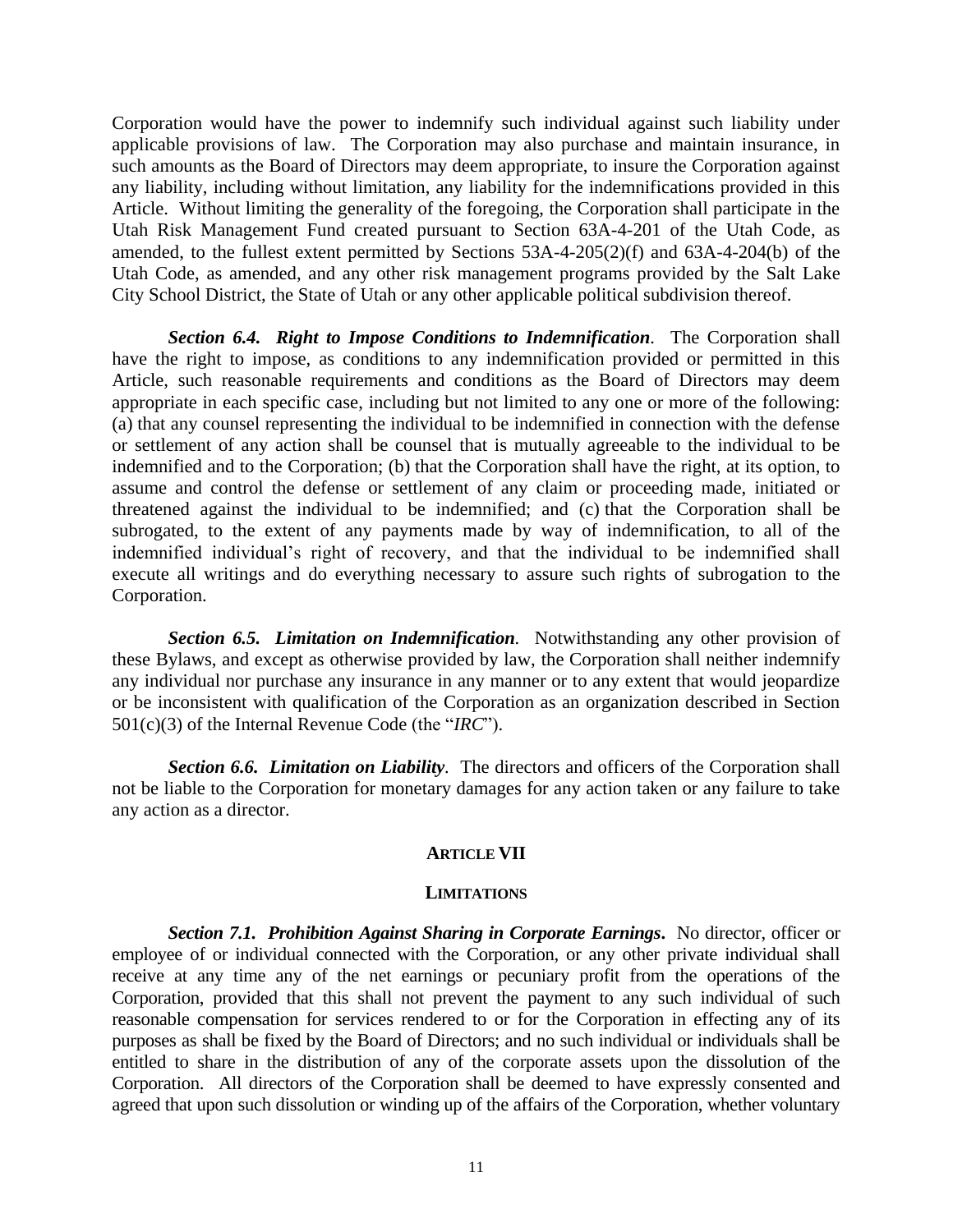or involuntary, the assets of the Corporation, after all debts have been satisfied, then remaining in the hands of the Board of Directors shall be distributed, transferred, conveyed, delivered, and paid over, in such amounts as the Board of Directors may determine or as may be determined by a court of competent jurisdiction upon application of the Board of Directors, consistent with Article V of the Corporation's Articles.

**Section 7.2. Investments.** The Corporation shall have the right to retain all or any part of any securities or property acquired by it in whatever manner, and to invest and reinvest any funds held by it, according to the judgment of the Board of Directors, without being restricted to the class of investments which a nonprofit corporation is or may hereafter be permitted by law to make, or any similar restriction, provided, however, that no action shall be taken by or on behalf of the Corporation if such action is a prohibited transaction or would result in the denial of tax exemption under any section of the IRC.

*Section 7.3. Exempt Activities***.** Notwithstanding any other provision of these Bylaws, no director, officer, employee, or representative of this Corporation shall take any action or carry on any activity by or on behalf of the Corporation not permitted to be taken or carried on by an organization exempt under IRC  $\S$  501(c)(3).

# **ARTICLE VIII**

#### **MISCELLANEOUS**

*Section 8.1. Account Books, Minutes, Etc.* The Corporation shall keep correct and complete books and records of account and shall also keep minutes of the proceedings of its Board of Directors and committees. All books and records of the Corporation may be inspected by any director, such director's authorized agent or attorney, for any proper purpose at any reasonable time. Further, the Corporation shall comply with the requirements set forth in Sections 53A-4-205(2) and 53A-4-205(3), as amended, and any successor provisions thereto.

*Section 8.2. Fiscal Year.* The fiscal year of the Corporation shall be as established by the Board of Directors.

*Section 8.3. Conveyances and Encumbrances.* Property of the Corporation may be assigned, conveyed or encumbered by such officers of the Corporation as may be authorized to do so by the Board of Directors, and such authorized individuals shall have power to execute and deliver any and all instruments of assignment, conveyance and encumbrance; however, the sale, exchange, lease or other disposition of all or substantially all of the property and assets of the Corporation shall be authorized only in the manner prescribed by applicable statute.

*Section 8.4. Designated Contributions.* The Corporation may accept any designated contribution, grant, bequest or devise consistent with its general tax-exempt purposes, as set forth in the Articles of Incorporation. As so limited, donor-designated contributions will be accepted for special funds, purposes or uses, and the Corporation will make all reasonable efforts to honor such designations. However, the Corporation shall reserve all right, title and interest in and to and control of such contributions, as well as full discretion as to the ultimate expenditure or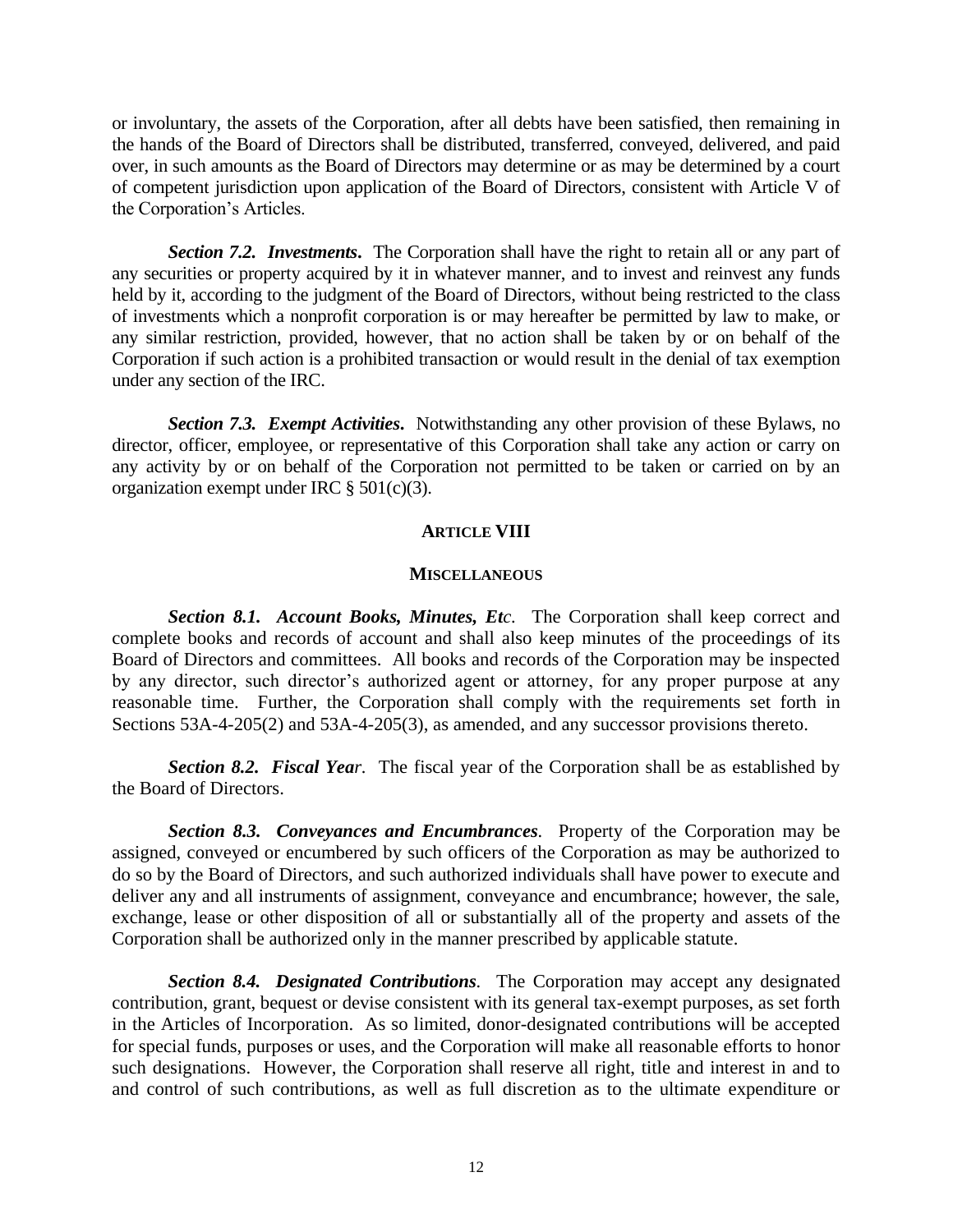distribution thereof in connection with any special fund, purpose or use. Further, the Corporation shall acquire and retain sufficient control over all donated funds (including designated contributions) to assure that such funds will be used to carry out the Corporation's tax-exempt purposes.

*Section 8.5. Loans Prohibited.* No loans shall be made by the Corporation.

*Section 8.6. References to Internal Revenue Code.* All references in these Bylaws to provisions of the Internal Revenue Code or "IRC" are to the provisions of the Internal Revenue Code of 1986, as amended, and shall include the corresponding provisions of any subsequent federal tax laws.

*Section 8.7. Amendment.* The power to alter, amend, restate or repeal these Bylaws and adopt new bylaws or to alter, amend or restate the Corporation's Articles shall be vested in the Board of Directors. Any amendment must be approved by an affirmative vote of a majority of the directors at any regular or special meeting of the Board of Directors.

*Section 8.8. Severability.* The invalidity of any provision of these Bylaws shall not affect the other provisions hereof, and in such event these Bylaws shall be construed in all respects as if such invalid provision were omitted.